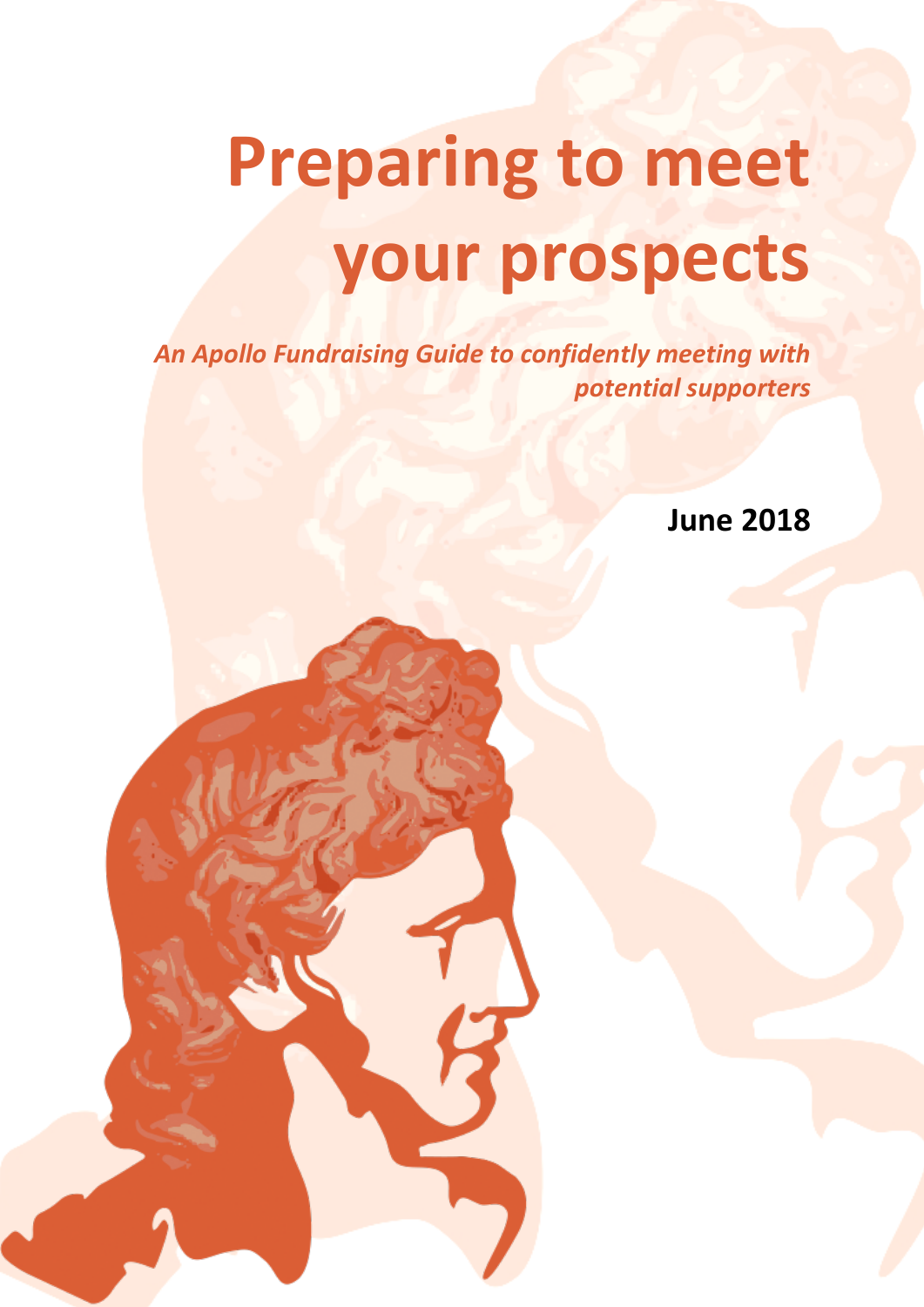#### **Preparing to meet your prospects**

*An Apollo Fundraising guide to confidently meeting with potential supporters*

#### **1) Make your Plan**

Before arranging any meetings with potential supporters (or prospects), make a plan of everything that needs to happen before you can make "the ask". Start by putting yourself in the prospect's shoes. What does their brain need to know before they can agree to support? What does their heart need to feel before they can agree to support? Then slip back into your own shoes. What do you need to know to ensure you make the best possible ask? Remember – your answers will be different for different prospects.

The answers to these three questions give you a checklist for each prospect. It is only when all of these things are in place that you can move from "cultivation" to "making the ask". Your plan should set out the steps you need to take to get from your current position to where you need to get to.

These steps genuinely focus around "touchpoints" – moments of contact and engagement between you and your prospect that seek to build the relationship. Touchpoints can take a vast number of forms, but some of the most common include formal and informal meetings, invitations to events, site visits (to see your work firsthand), emails and phone calls.

Your plan should include details of what touchpoint is needed, what the purpose of each touchpoint is (i.e. what aspect of your initial checklist the touchpoint is designed to address), who is responsible for ensuring the touchpoint happens and when it should happen.

Your plan is likely to include a number of touchpoints to build the relationship to the point that you can make the ask. One touchpoint is unlikely to be enough for either you or your prospect, so don't let yourself feel pressured into thinking you have to do everything in one go.

When it comes to meeting with prospects, check back to the plan. This will remind you what the aim of the meeting is – what information you need to give, what you need to find out and what you want the supporter to feel at the end. Having a clear objective for the meeting can relieve the pressure and help you to prepare.

#### **2) Change your Mindset**

When we think about meeting with supporters we can fall into the trap of seeing ourselves as a sort of Oliver Twist figure, going bowl-in-hand to beg for more. We frame the situation as one where the fundraiser stands to gain and the supporter stands to lose. The perception of this as an unbalanced relationship can lead to fundraisers feeling uncomfortable, embarrassed and apologetic.



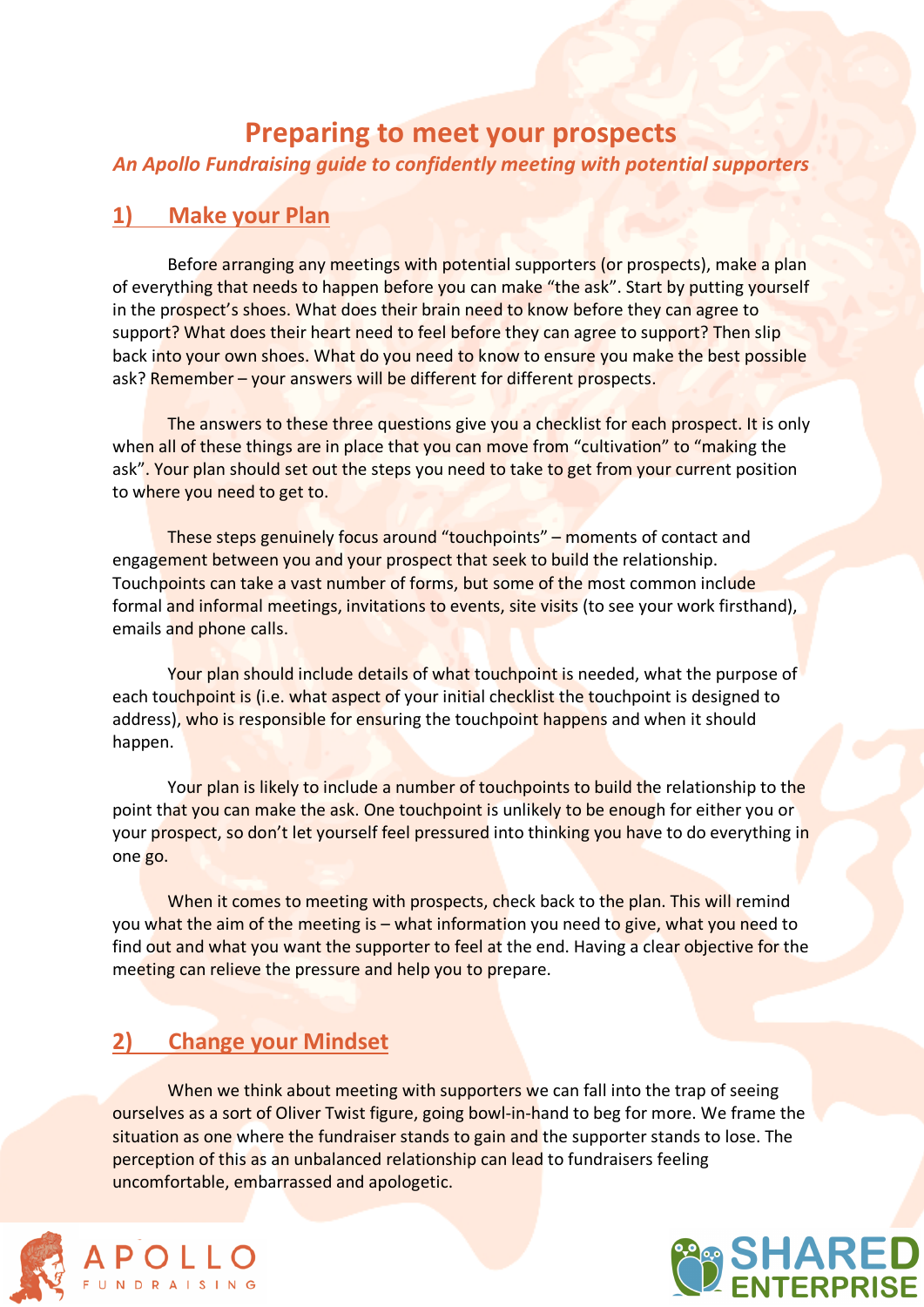To overcome this you need to change your mindset. Rather than focusing on what you are asking for, focus on what you are offering the supporter. During the relationship building stage (often called 'cultivation') you are trying to find out about their needs so that you can make them the best offer for them. When it comes to 'making the ask', if you have done your research and really got to know your prospect you should be confident that what you are offering them is the opportunity to address a need they have.

For companies, that will probably be a business need  $-$  you could be offering them the chance to promote their product or brand to a new audience, or maybe you are offering them the chance to boost staff morale and increase staff retention.

For individuals, you could be helping them to address a societal challenge that they have a passionate need to solve. Or you could be offering them the chance to meet an ideological need or a need relating to their sense of identity, values and self-esteem.

#### **3) Do your Homework**

Your supporters and prospects are busy people. They appreciate it when fundraisers are well-prepared for meetings. This means you need to take time to do your homework.

For an individual supporter you should remind yourself what you already know about their interests and motivations? What is their existing relationship with the organisation? Have they given before and, if so, what to? Are any of their friends/family/colleagues/peers involved? Who else do they support and why? If this is not the first meeting, do you know what has already been agreed or discussed so that you do not waste time unnecessarily covering old ground?

For businesses, you should go in knowing as much as possible about the business need(s) you believe you can help them to tackle. What successes have they had recently? What challenges are they facing? What are their priorities? What are their sponsorship and CSR aims? Which other companies or stakeholders are also involved with your work and what is the relationship like?

Showing that you have done your homework shows the potential supporter that you are taking this seriously and that you value them.

#### **4) Know your Options**

You've done your homework. You've made your plan. You turn up to the meeting knowing how it is all going to pan out and…WHAM…they say something you weren't expecting. They've decided they want to give more money this year, or they are looking to cut back. Or that long-standing interest in supporting education projects for young people is so last year and they now want to focus on alleviating loneliness in older people.



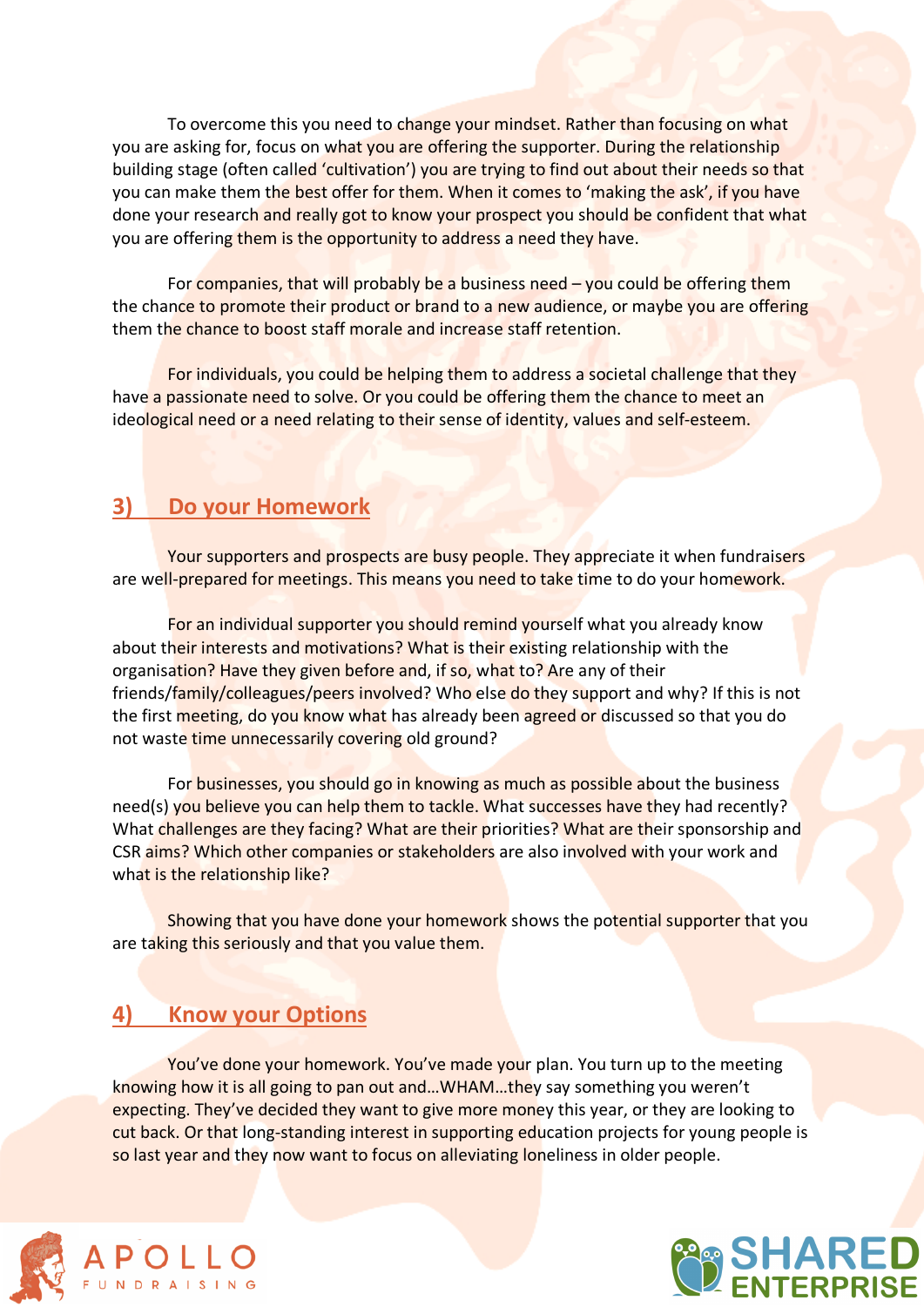Supporter relationships are two-way and, while you might think you know what is going on in their heads you should never underestimate their capacity to surprise you. Before the meeting, spend time thinking about some of the different options and projects, and what impact donations of different levels will have across your organisation. Being aware of the different options will enable you to adjust and go with the flow when your prospect takes the conversation in a whole new direction.

#### **5) Pick your Team**

Fundraising is a team game. As you look at the objectives set out in your plan you will probably realise that you need different people to help with different touchpoints. For example, if one of your touchpoints is to ensure your potential supporter knows you are well governed and financially stable you might want to arrange a meeting with a trustee and/or your Finance Manager. On the other hand, if the aim is to ensure the potential supporter feels excited about the exhibition you are asking them to support you might want to involve the curator and/or designer.

While personal relationships are hugely important in fundraising, as an organisation you should never take the view that fundraising is the sole responsibility of one person. In setting up the touchpoint, look at the aims for that meeting and decide who on your team is best placed to achieve them. Who can convey the information with credibility? Who can build rapport with the supporter? Who is the supporter most likely to relate to?

Avoid having too many people there – you don't want to overwhelm your potential supporter. (Also, the more people there are, the harder it is to build personal relationships and trust). However, if you are nervous about your meeting, it might be because you know you are not the best person to achieve the required aims. If you are not, that's ok! It is better to ask someone else to come with you than to feel you need to shoulder all of the burden yourself.

#### **6) Practice your Responses**

Like most things in life, one of the best ways to build confidence and ability is to practice. It may seem strange but finding someone to help roleplay the meeting in advance can do the world of good.

Obviously, your meeting is not scripted so this isn't about writing out word-for-word speeches. What is more important is to think about the possible scenarios that might occur and how you will respond if these situations arise.

Remind yourself what the aim for the meeting is. If it is to share information about something, try explaining it to your willing assistant. Can they clearly and accurately summarise what you have said?



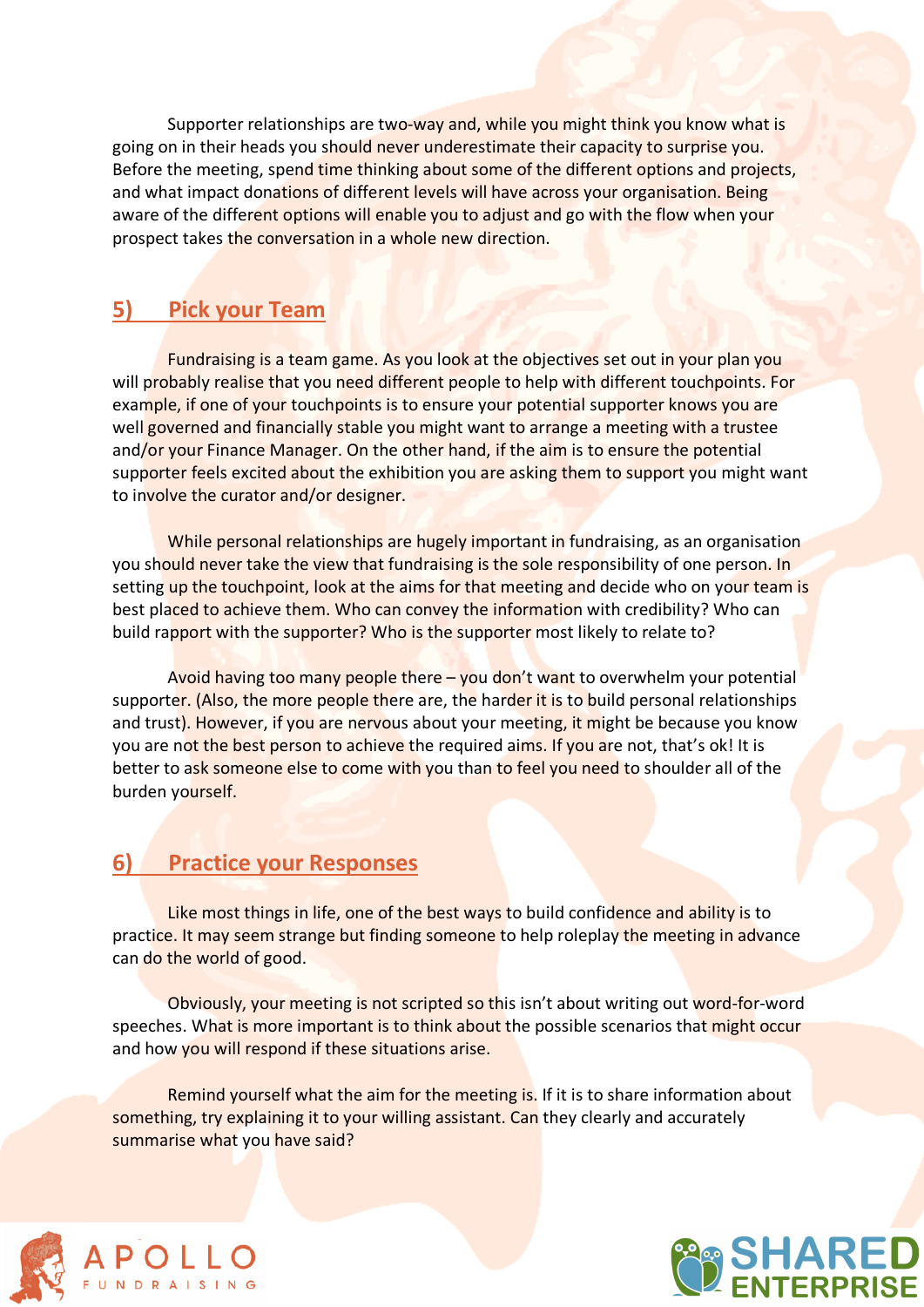The other thing to practice is your responses to questions. What questions might your potential supporter ask? What answers might they give to your questions and what does this mean for taking the relationship forward?

In an ideal world, your practice partner will be someone who understands fundraising from the perspective of the supporter and who has a similar level of understanding of your organisation and your project as your potential supporter. Alternatively, you could practice with multiple partners – a fundraising colleague to practice likely questions and an external friend to check that your explanations are clear.

If there is nobody that can help you, you can still practice on your own. Put yourself in the supporter's shoes and brainstorm all the questions they might ask. You can then practice responses. Try answering the questions out loud in front of a mirror to get used to giving your responses.

Taking time to think about the questions and challenges you might face, and practicing your responses will prepare you for your meeting and reduce the chance of you coming unstuck on the day.

#### **7) Tell your Story**

You've probably got lots of facts and figures about your work – your reach, your need and the impact you have. This is important information to have to hand. However, facts and figures in isolation can be meaningless if the potential supporter has nothing to measure them against. They can also be difficult to remember. So, while some people thrive on facts and figures, you need to be able to bring this data to life.

Telling stories is a powerful way of bringing your work to life in a passionate, emotive, memorable way. Before the meeting, think about the stories you can tell that bring your work to life and show the impact of your work at a human level. These are likely to be real examples or case studies, but told in an emotive way and focusing on the impact on the beneficiary. Where possible and appropriate, try and put the potential supporter into the story in the role of the hero.

#### **8) Use your Ears**

*"Generally you ain't learnin' nothin' if your mouth's a-jawin'!"*

Listening is a vital skill for fundraisers. Each touchpoint with a prospect is an opportunity for you to learn. But your ability to do this is limited if you are doing all the talking.

Instead, prepare questions that encourage your potential supporter to do the talking and, in particular, give you a greater insight to their motivations and how they make



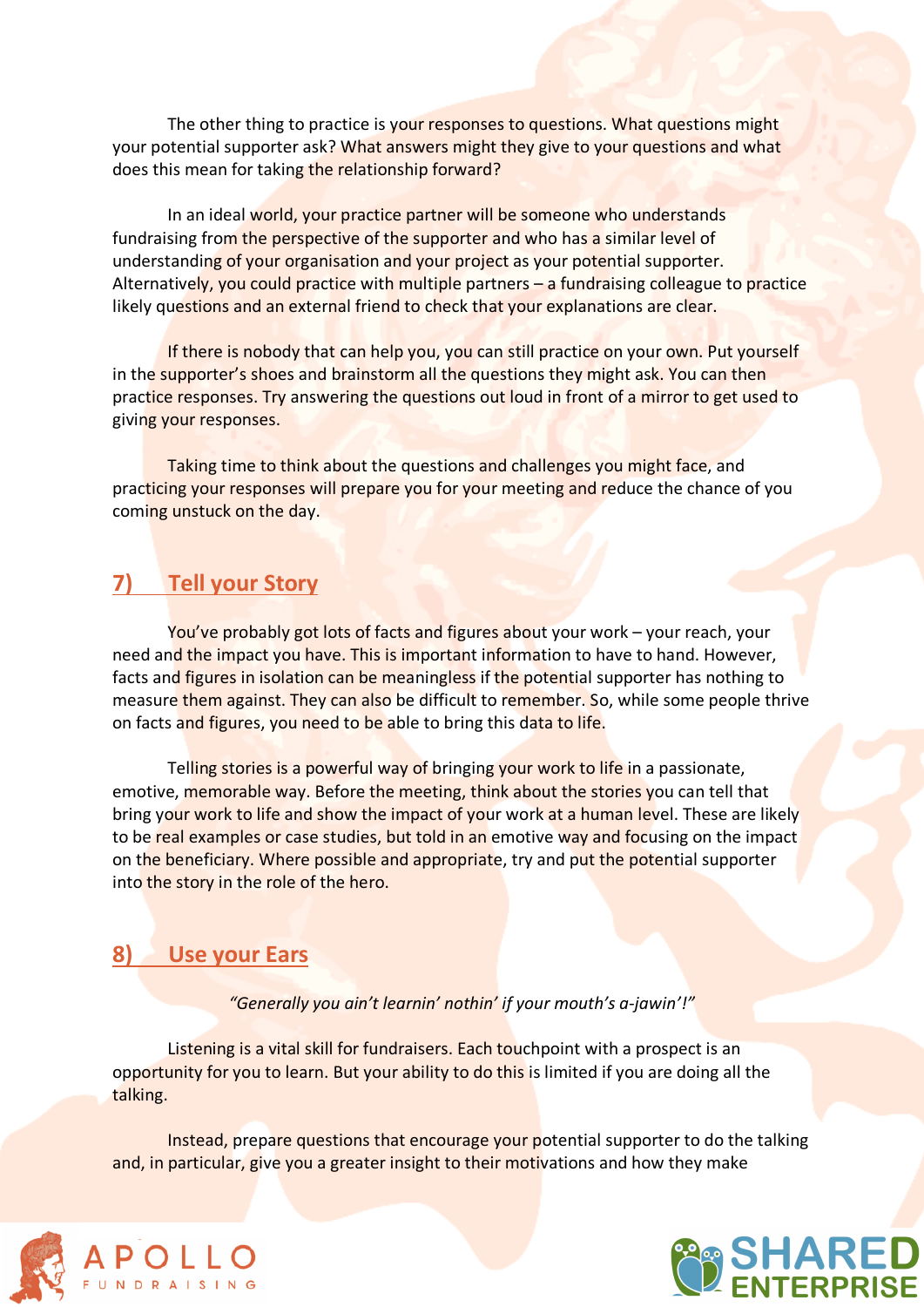decisions. This means your questions are likely to be focus around "why?" rather than "what?". Your questions should also focus on getting as much detail as possible to help you build up the clearest possible picture of their interests, needs and motivations.

Remember, you are listening to understand rather than listening to respond. You need to try and rid yourself of any other distractions so that you can focus 100% on your potential supporter and what they are telling you. (This means putting your phone/laptop out of sight so you are not distracted by the thought of other incoming messages).

This level of active listening requires more than just your ears, as a lot of this information won't be communicated verbally. Listen to the subconscious messages your prospect is sending – what is their body language saying? What is their tone of voice saying? What are they NOT saying? This will help you to identify how engaged or interested they are, and whether there are any underlying concerns or issues that need to be addressed.

#### **9) Share your Passion**

Part of the purpose for any touchpoint is to build a personal connection and trust between you and your potential supporter. One of the ways you can build rapport is by showing that you share the same interests and passions as the supporter.

You are meeting this person because you believe they have a passion for what you do. You wouldn't be there if you didn't think they had any interest at all. Remembering that you are there to talk about a shared passion can make the situation seem less intimidating. Sharing your passion for your organisation's work can help build rapport while also bringing your work to life. This excitement and passion will also rub off on the potential supporter.

However, you need to find a balance. You don't want to make the meeting about you – that's not what you are there to talk about. The excitement also needs to be genuine and matched to the situation and your potential supporter. Too much excitement and passion can become overwhelming or appear insincere.

#### **10) Evaluate your Performance**

The more time you spend meeting potential supporters, the more confident you will become in these situations. You can strengthen this development by taking time to reflect on the meeting and your own performance.

Firstly, make sure you have updated your notes on the potential supporter to reflect what you have learned and how the relationship has advanced. This needs to be shared with other members of the team that are involved in looking after this prospect. Go back to your original plan and consider whether any of the future touchpoints need to change in light of what you have learned. You should also follow up with the potential supporter to thank them for their time, to confirm what was agreed and to agree next steps.